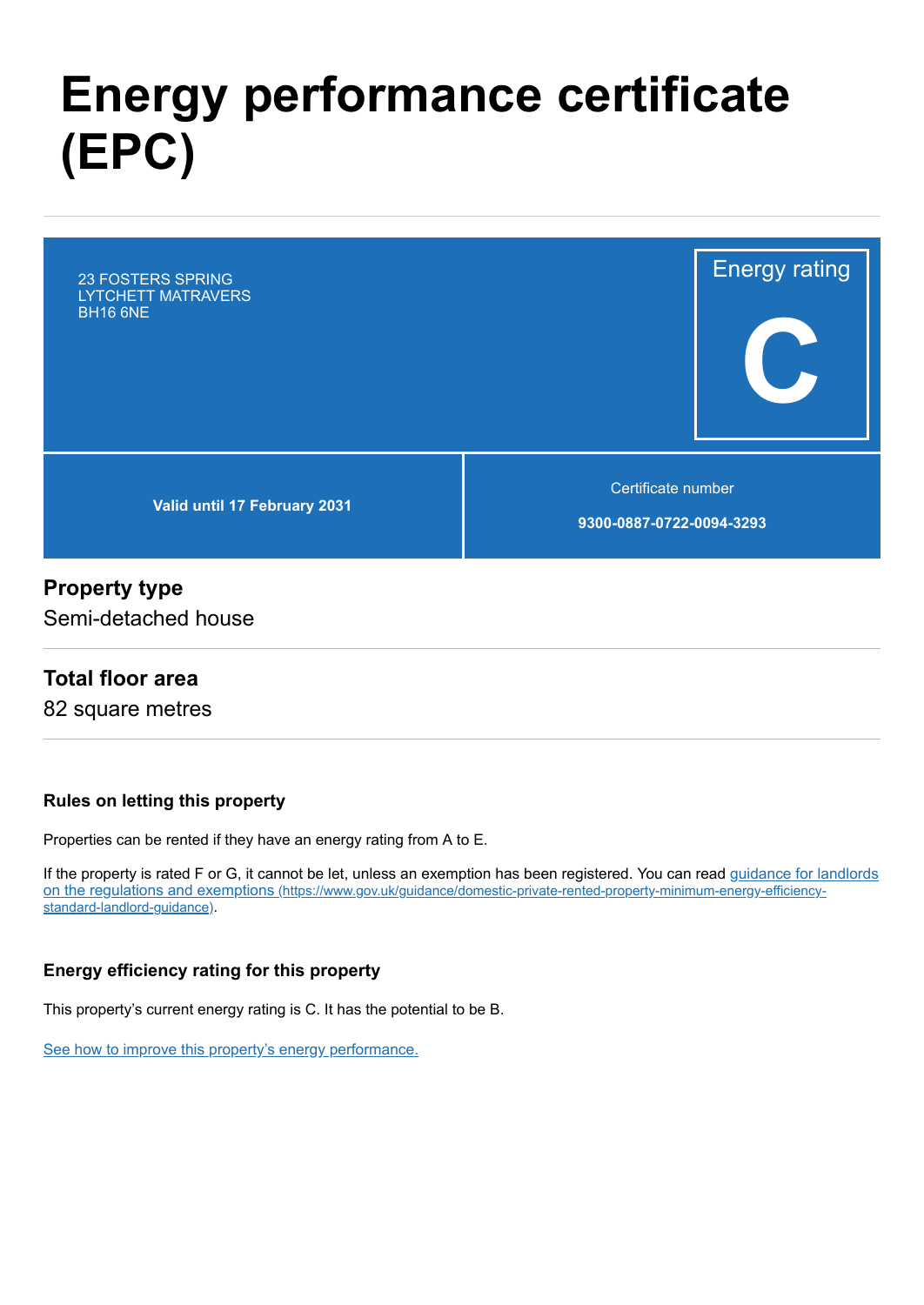| <b>Score</b> | <b>Energy rating</b> |   | <b>Current</b>      | <b>Potential</b> |
|--------------|----------------------|---|---------------------|------------------|
| $92 +$       |                      |   |                     |                  |
| 81-91        | Β                    |   |                     | 86<br>В          |
| 69-80        | $\mathbf C$          |   | $73$ $\overline{c}$ |                  |
| 55-68        |                      |   |                     |                  |
| 39-54        | Е                    |   |                     |                  |
| $21 - 38$    |                      | F |                     |                  |
| $1 - 20$     |                      | G |                     |                  |

The graph shows this property's current and potential energy efficiency.

Properties are given a rating from A (most efficient) to G (least efficient).

Properties are also given a score. The higher the number the lower your fuel bills are likely to be.

The average energy rating and score for a property in England and Wales are D (60).

#### **Breakdown of property's energy performance**

This section shows the energy performance for features of this property. The assessment does not consider the condition of a feature and how well it is working.

Each feature is assessed as one of the following:

- very good (most efficient)
- good
- average
- poor
- very poor (least efficient)

When the description says "assumed", it means that the feature could not be inspected and an assumption has been made based on the property's age and type.

| <b>Feature</b>       | <b>Description</b>                   | Rating  |
|----------------------|--------------------------------------|---------|
| Wall                 | Cavity wall, filled cavity           | Good    |
| Roof                 | Pitched, 100 mm loft insulation      | Average |
| Window               | Fully double glazed                  | Average |
| Main heating         | Boiler and radiators, mains gas      | Good    |
| Main heating control | Programmer, room thermostat and TRVs | Good    |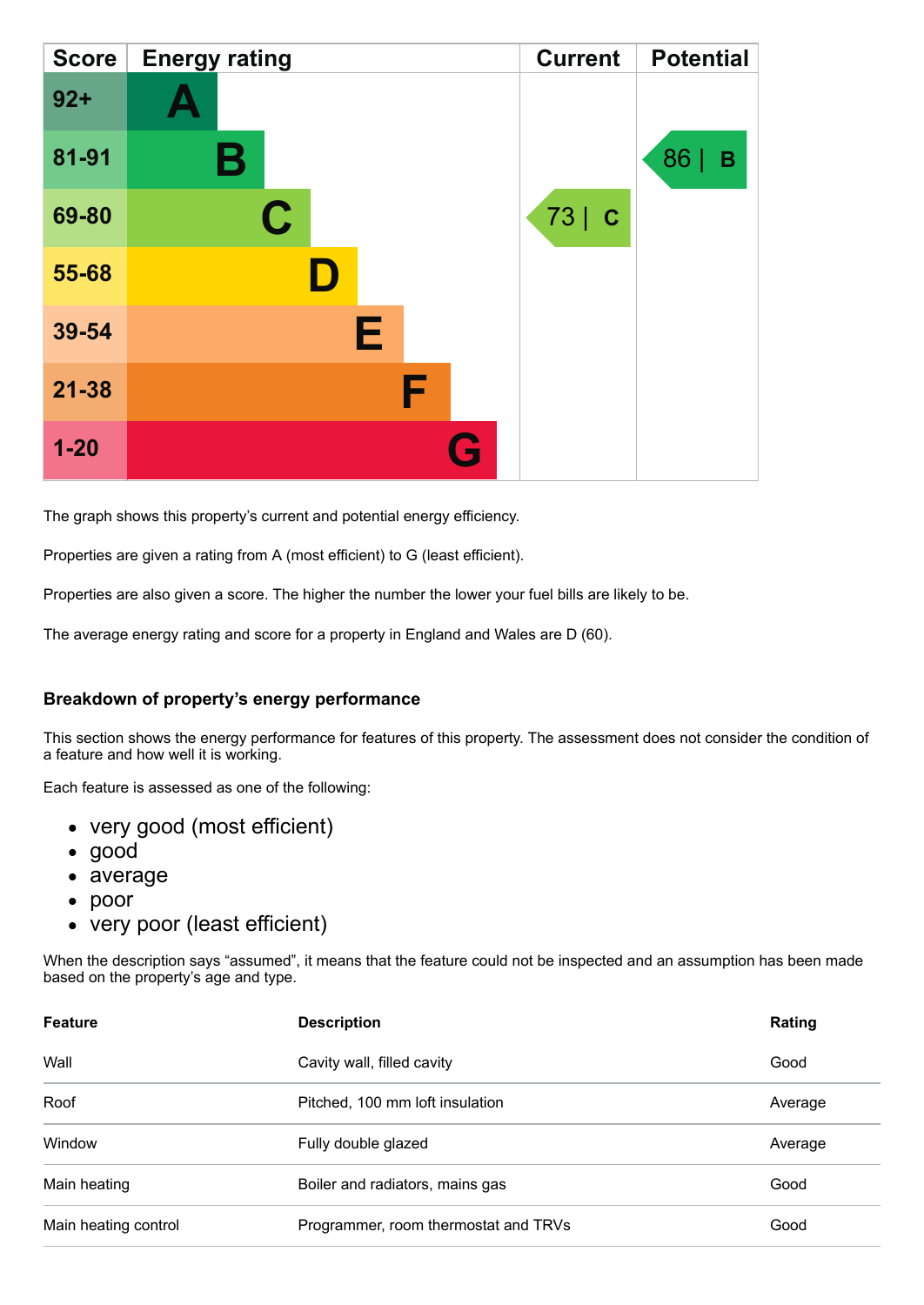| <b>Feature</b>    | <b>Description</b>                       | Rating    |
|-------------------|------------------------------------------|-----------|
| Hot water         | From main system                         | Good      |
| Lighting          | Low energy lighting in all fixed outlets | Very good |
| Floor             | Solid, limited insulation (assumed)      | N/A       |
| Secondary heating | None                                     | N/A       |

## **Primary energy use**

The primary energy use for this property per year is 163 kilowatt hours per square metre (kWh/m2).

### What is primary energy use?

#### **Environmental impact of this property**

One of the biggest contributors to climate change is carbon dioxide (CO2). The energy used for heating, lighting and power in our homes produces over a quarter of the UK's CO2 emissions.

### **An average household produces**

6 tonnes of CO2

### **This property produces**

2.3 tonnes of CO2

### **This property's potential production**

1.1 tonnes of CO2

By making the [recommended changes,](#page-3-0) you could reduce this property's CO2 emissions by 1.2 tonnes per year. This will help to protect the environment.

Environmental impact ratings are based on assumptions about average occupancy and energy use. They may not reflect how energy is consumed by the people living at the property.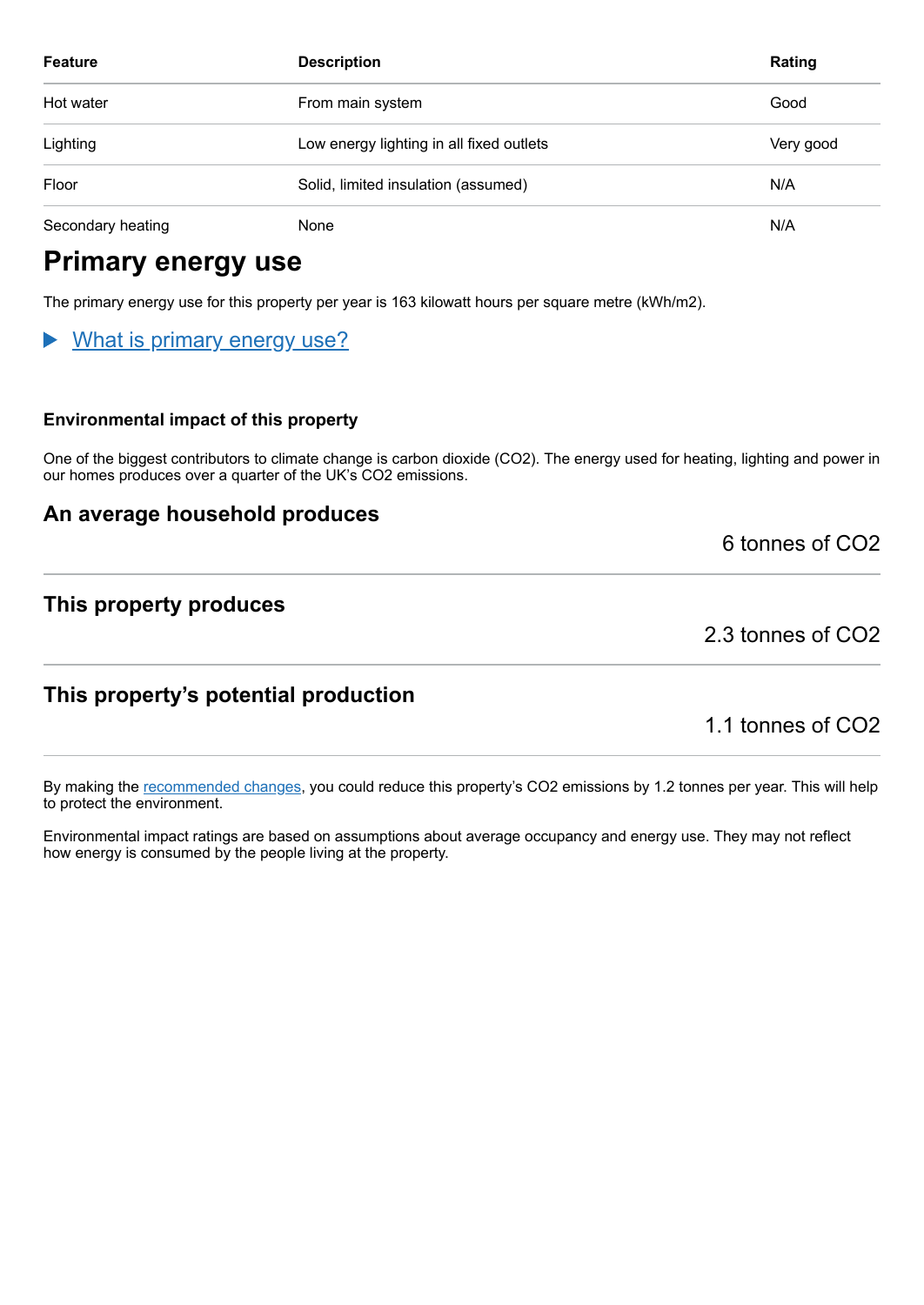## <span id="page-3-0"></span>Potential energy rating **B How to improve this property's energy performance** Making any of the recommended changes will improve this property's energy efficiency. If you make all of the recommended changes, this will improve the property's energy rating and score from C (73) to B (86). **Recommendation 1: Solar water heating** Solar water heating **Typical installation cost** £4,000 - £6,000 **Typical yearly saving** £40 What is an energy rating?

|  | Recommendation 2: Solar photovoltaic panels, 2.5 kWp |  |
|--|------------------------------------------------------|--|
|--|------------------------------------------------------|--|

Solar photovoltaic panels

**Typical installation cost**

**Typical yearly saving**

**Potential rating after carrying out recommendations 1 and 2**

**Potential rating after carrying out recommendation 1**

## **Paying for energy improvements**

[Find energy grants and ways to save energy in your home.](https://www.gov.uk/improve-energy-efficiency) (https://www.gov.uk/improve-energy-efficiency)

**Estimated energy use and potential savings**

**Estimated yearly energy cost for this property**

75 | C

£3,500 - £5,500

£379

86 | B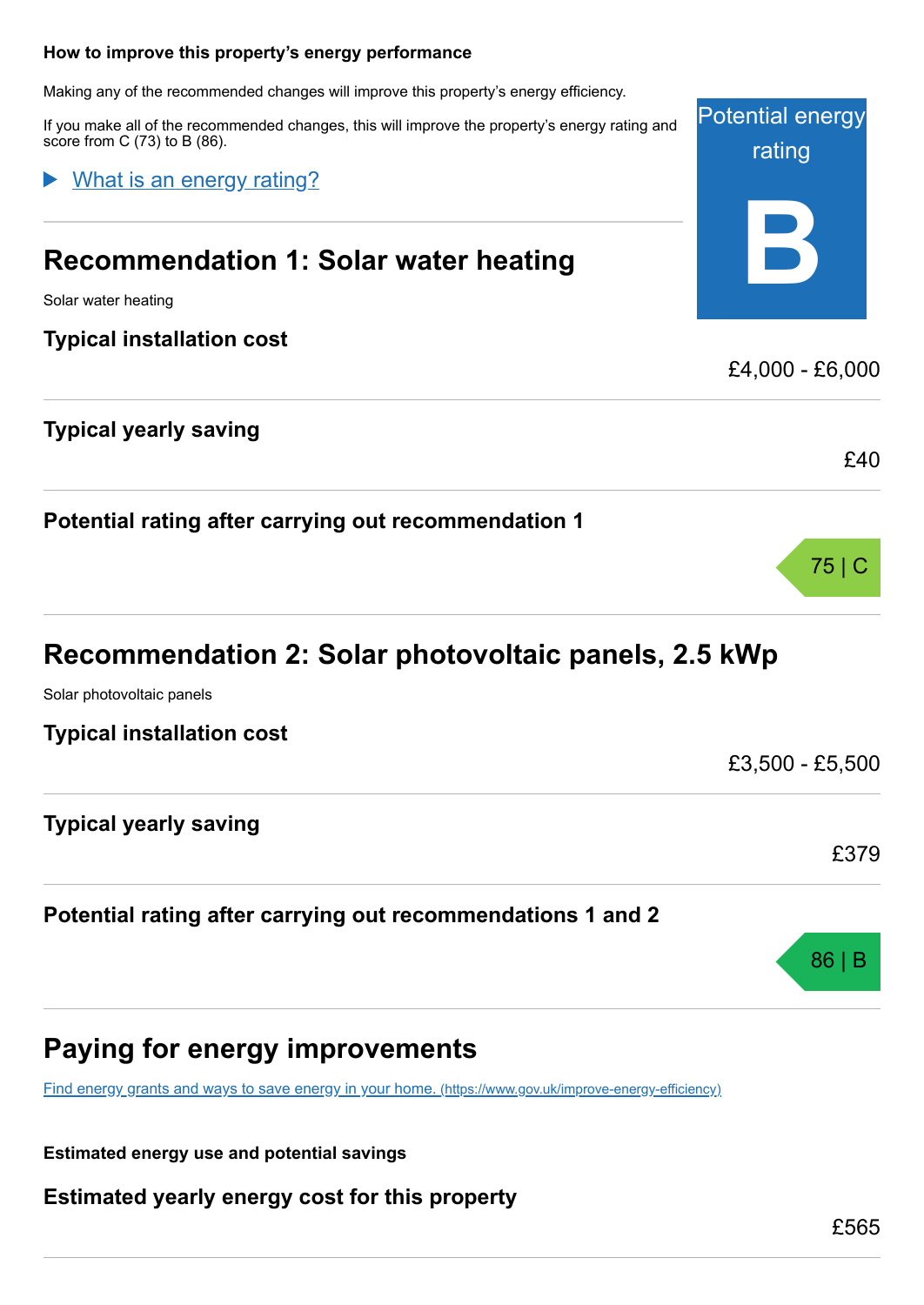The estimated cost shows how much the average household would spend in this property for heating, lighting and hot water. It is not based on how energy is used by the people living at the property.

The estimated saving is based on making all of the recommendations in [how to improve this property's energy performance.](#page-3-0)

For advice on how to reduce your energy bills visit Simple Energy Advice [\(https://www.simpleenergyadvice.org.uk/\)](https://www.simpleenergyadvice.org.uk/).

## **Heating use in this property**

Heating a property usually makes up the majority of energy costs.

### **Estimated energy used to heat this property**

## **Space heating**

5769 kWh per year

## **Water heating**

### 2601 kWh per year

## **Potential energy savings by installing insulation**

#### **Type of insulation Amount of energy saved**

**Loft insulation 123 kWh** per year

You might be able to receive Renewable Heat Incentive payments [\(https://www.gov.uk/domestic-renewable-heat-incentive\)](https://www.gov.uk/domestic-renewable-heat-incentive). This will help to reduce carbon emissions by replacing your existing heating system with one that generates renewable heat. The estimated energy required for space and water heating will form the basis of the payments.

#### **Contacting the assessor and accreditation scheme**

This EPC was created by a qualified energy assessor.

If you are unhappy about your property's energy assessment or certificate, you can complain to the assessor directly.

If you are still unhappy after contacting the assessor, you should contact the assessor's accreditation scheme.

Accreditation schemes are appointed by the government to ensure that assessors are qualified to carry out EPC assessments.

## **Assessor contact details**

### **Assessor's name**

Johnny Fox

### **Telephone**

01202556006

## **Email** [info@bournemouthenergy.co.uk](mailto:info@bournemouthenergy.co.uk)